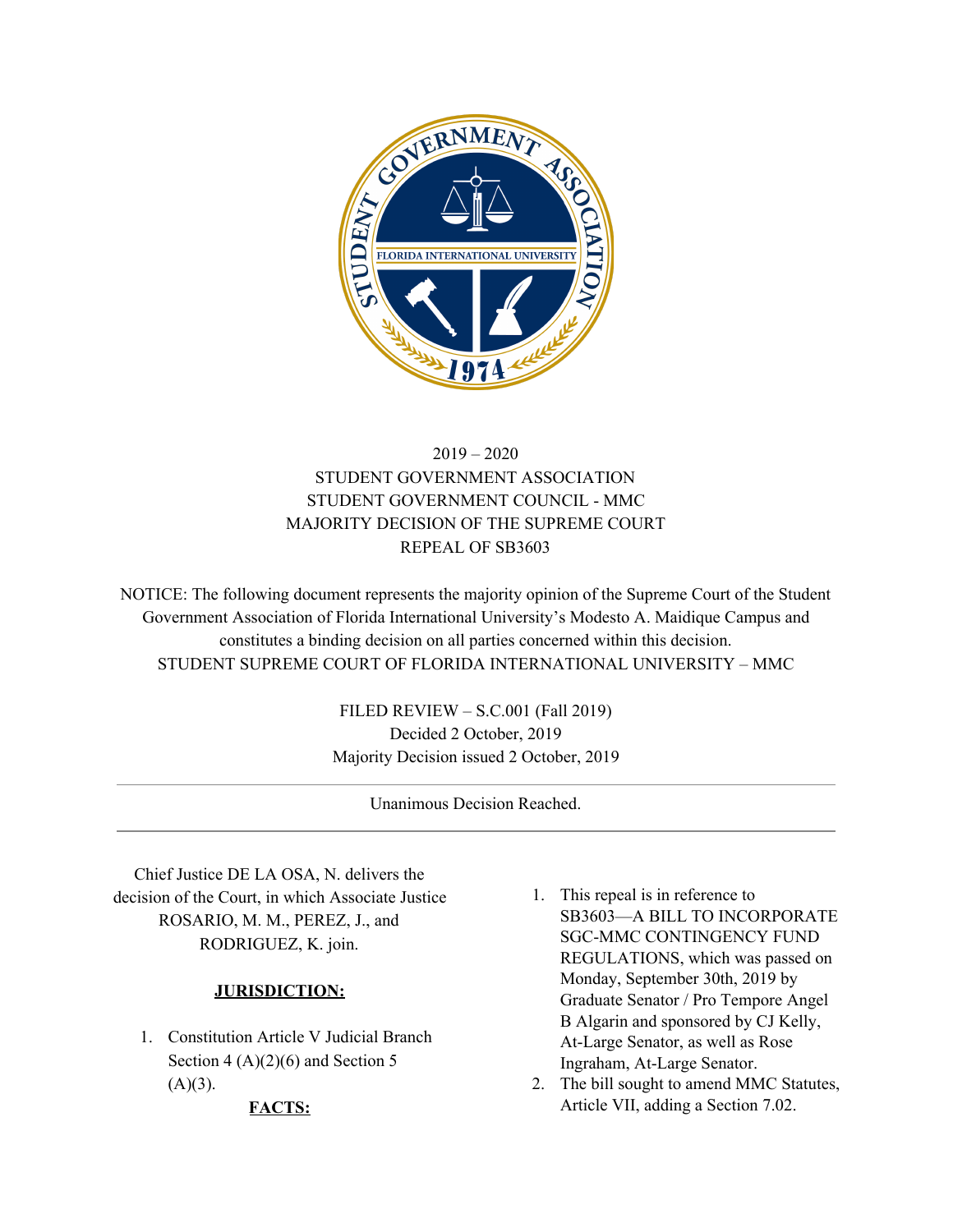- 3. The existing language on contingency spending is as follows: University Wide Statutes, Section 3.06, (ii) (4) "Each SGC's Senate Finance Committee must adhere to the following stipulations when appropriating funds: (4) Appropriations or transfers of any contingency shall be approved by the SGA President and the Comptroller, as well as the Vice President of Student Affairs or his/her designee."
- 4. Passage of this bill creates a conflict with the University Wide Statutes in which this Supreme Court has decided to repeal SB3603 in order to prevent inconsistencies with University Wide Statutes.

#### **ISSUES:**

#### Part One: Verbatim Bill Language:

*" Section I: Policy*

*The proposal outlined in this Council Bill are in compliance with the authority granted in Article III, Section 5.A of the Student Government Association Constitution; This proposal amends the SGC-MMC Statutes starting with Article III. Section 3.04"*

## Referenced Legislation and Interpretation:

- 1. SGA CONSTITUTION Article III, Section 5.A: The Supreme Court interprets this bill to be consistent with this article.
- 2. MMC STATUTES Article III. Section 3.04: The Supreme Court interprets that adding contingency regulations to this section is out of order. This section deals with the powers of standing committees in SGA in which the structure and responsibilities of each committee is outlined. There is no language indicating that funding regulations should/would fall under this section of the MMC Statutes. None of the language mentioned in the bill

directly alters or amends anything said in this section despite language that verbatim implies that this bill is an "amendment" in the portion that states "this proposal amends the SGC-MMC statutes". If the language is intended to be added and not amended, it would cause a conflict with University Wide stipulations. The effectiveness of such an addition is outlined in a later portion of this interpretation.

#### Part Two: Verbatim Bill Language:

*" Section III: Bill ARTICLE VII. FINANCE CODE*

*Section 7.01 University Wide Statutes (a) The SGC-MMC shall abide by the Finance Code set forth in the University Wide Statutes.*

*Section 7.02 Spending of SGC-MMC Contingency funds*

- *(a) Requests to spend contingency funds should only be made to address major emergencies or for large, one time expenditures.*
	- *a. Contingency spending requests can be received by any SGC-MMC Budget committee member.*
	- *b. The member of the SGC-MMC Budget committee that received the contingency request will convene the SGC-MMC Budget Committee to vote upon the request.*
	- *c. If a majority of the SGC-MMC Budget Committee approves the contingency appropriation, it must be signed and approved by the SGC-MMC President and the Comptroller, as well as the Vice President of Student*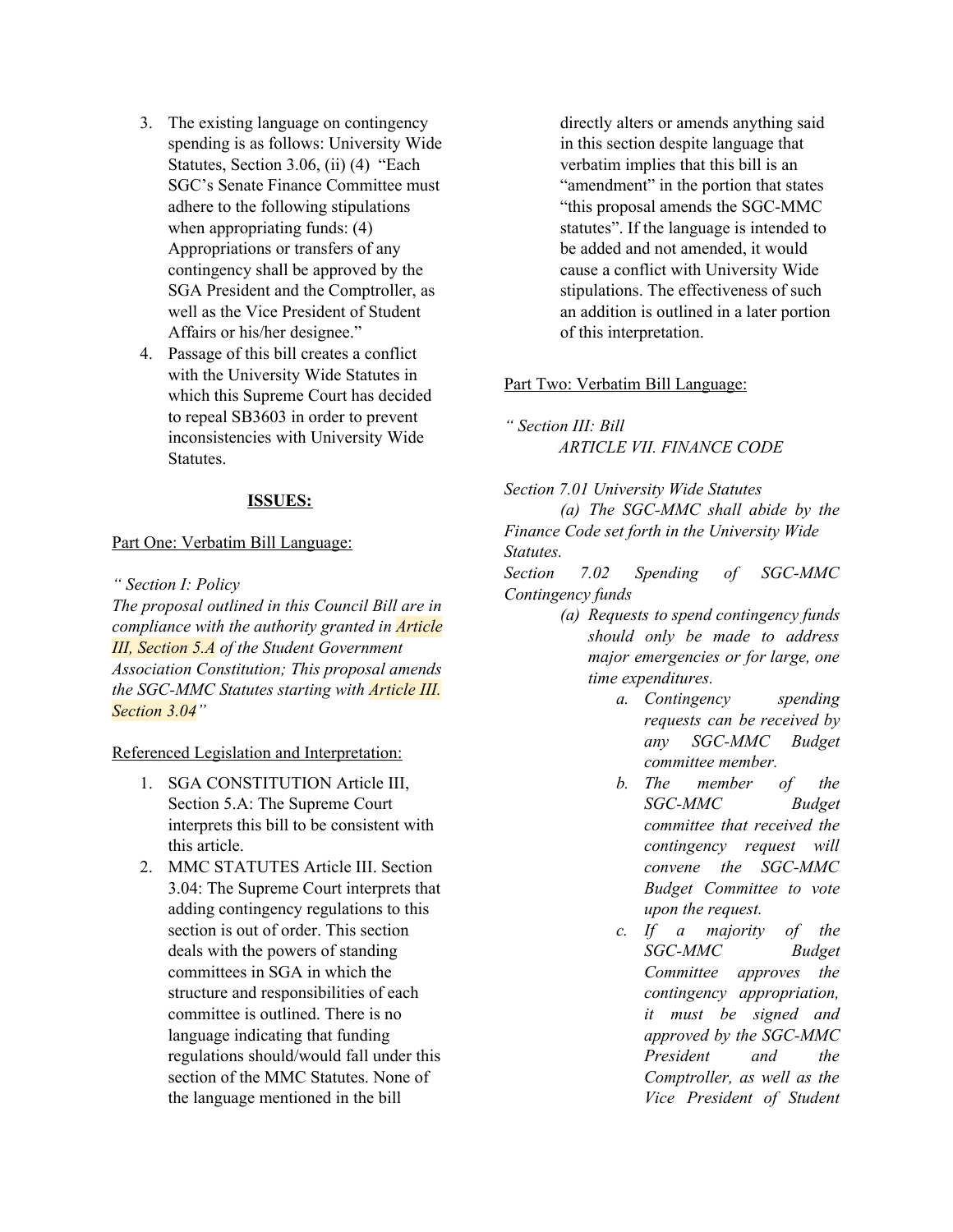# *Af airs or his/her designee to of icially be allocated."*

Referenced Legislation and Interpretation:

- 1. Reference to MMC STATUTES , Section 7.01 University Wide Statutes: The Supreme Court interprets this reference to be consistent and verbatim with the existing language.
- 2. ADDING "Section 7.02: Spending of SGC-MMC Contingency funds"- The Supreme Courts interprets this language to be an addition to the MMC Statutes Article 7, underneath section 7.01. This would be inconsistent with Section 1 of this bill which states that this bill seeks to amend "*SGC-MMC Statutes starting with Article III. Section 3.04".*
- 3. Effectiveness of Language Addition: As iterated in Section 7.01, the SGC-MMC shall abide by the Finance Code set forth in the University Wide Statues, meaning that any language referring to the regulation of contingency spending in the MMC statutes MUST and WILL be superseded by the language contained in the University Wide Statutes.
	- a. Verbatim Language in University Wide Statutes relevant to contingency spending:

*"Each SGC's Senate Finance Committee must adhere to the following stipulations when appropriating funds: (4) Appropriations or transfers of any contingency shall be approved by the SGA President and the Comptroller, as well as the Vice President of Student Af airs or his/her designee."*

4. Conflict: By adding this bill to section 7.01 of the MMC Finance Statues, the Senate will be creating conflicting language with the University Wide Statutes which already delineates how

contingency appropriations must be approved. Such conflict in practice will have to be resolved by an in-senate judicial decision on which piece of legislation to follow, in which according to MMC and University Constitutions, in addition to Section 7.01 of the MMC Statutes must be deferred to the University Wide Statutes.

# **DECISION:**

This new procedure outlined in this bill will be ineffective regardless of being an addition or amendment to the MMC Statutes. This is due to the fact that the University Wide Statutes clearly stipulate an alternate procedure for approving contingencies, in which such language will take precedence over any language added into the MMC Statutes. Should this language be adopted, future generations of SGA will still be bound to use the language in the University Wide Statutes. Therefore, let it be resolved that SB3603 will be repealed effective immediately on this day of October 2, 2019.

Recommendations: If senators wish to ensure that this bill is both effective and constitutional, there must be changes made to Section I and Section III of this proposal to ensure that the language location is consistent throughout. Once these changes are made, the bill must be reintroduced as an amendment to the University Wide Statutes in which the procedure for doing so is outlined below. If such procedures are not followed, adoption of such legislation solely into the MMC Statutes will be consistently overturned by the existing language in the University Wide Statues as aforementioned.

> *UNIVERSITY WIDE STATUTES Section 4.01 Legislative Process*

> *(a) The University Wide Statutes may be amended by the following procedure:*

> > *(i) The amendment must be filed in the SGC-MMC or*